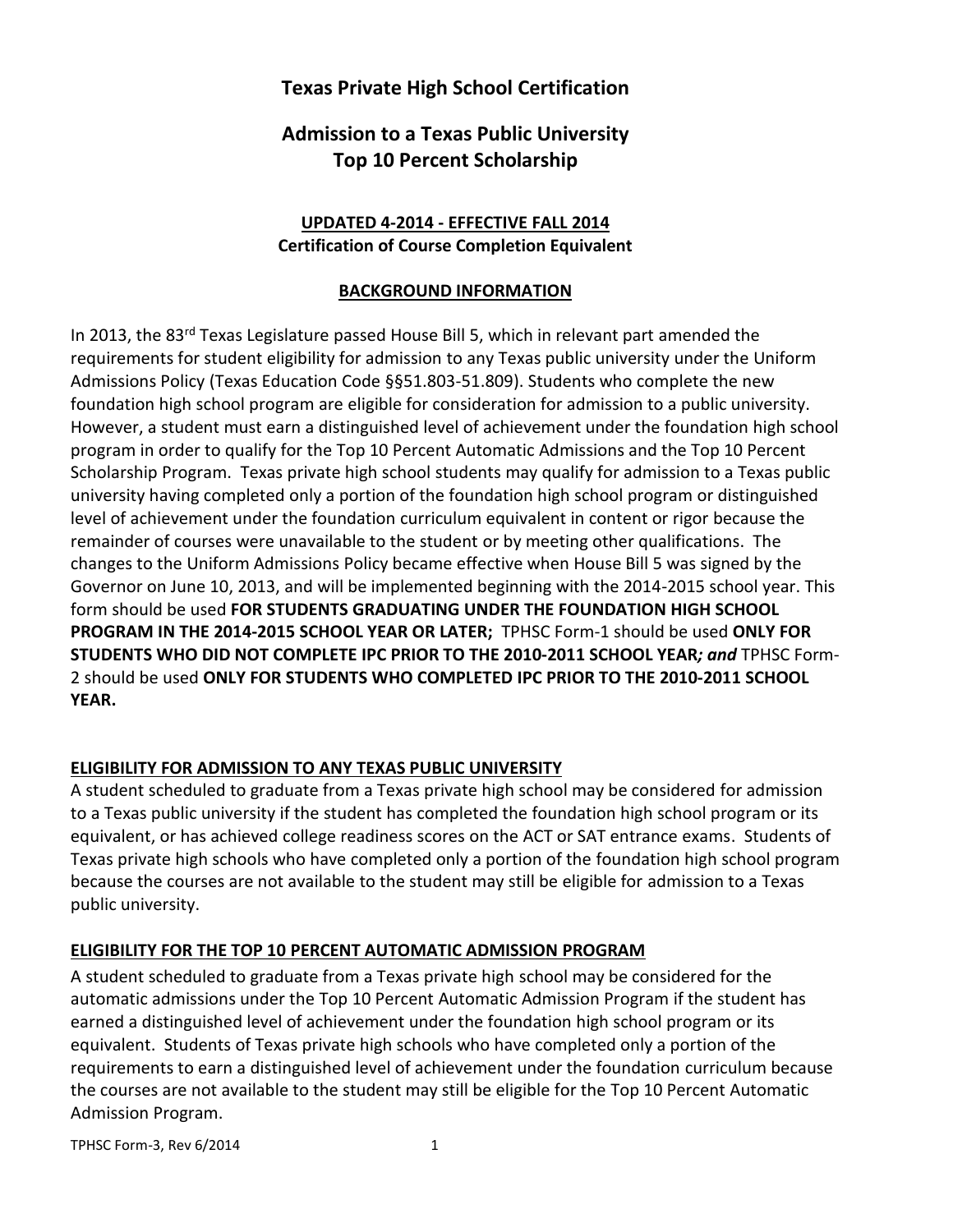### **ELIGIBILITY FOR THE TOP 10 PERCENT SCHOLARSHIP PROGRAM**

A student scheduled to graduate from a Texas private high school may be considered for a Top 10 Percent Scholarship if the student has earned a distinguished level of achievement under the foundation high school program or its equivalent. Students of Texas private high schools who have completed only a portion of the requirements to earn a distinguished level of achievement under the foundation high school program because the courses are not available to the student may still be eligible for the Top 10 Percent Scholarship.

## **COMPLETION AND SUBMISSION INSTRUCTIONS FOR TPHSC FORM-3**

The table on page 3-4 is for informational purposes only. Private high schools must submit the appropriate certification statement to the Texas public university admissions office and/or the financial aid office. Please note that final decisions about admissions or the Top 10 Percent Scholarship are solely the responsibility of the university to which the student is applying.

For consideration for **admission to any Texas public university**, the private high school must submit the completed certification of the student's high school transcript or diploma to the admissions office of the public university to which the student seeks admission by the institution's admissions deadline.

*IMPORTANT NOTICE: The admissions office of a Texas public university will not consider a student eligible for admission without this completed certification.*

For consideration for **the Top 10 Percent Scholarship**, the private high school should submit the completed certification to the admissions office and the financial aid office of the public institution to which the student is seeking admission by the institution's financial aid deadline.

*IMPORTANT NOTICE: The financial aid office of a Texas public university will not consider a student eligible for a Top 10 Percent Scholarship without this completed certification.*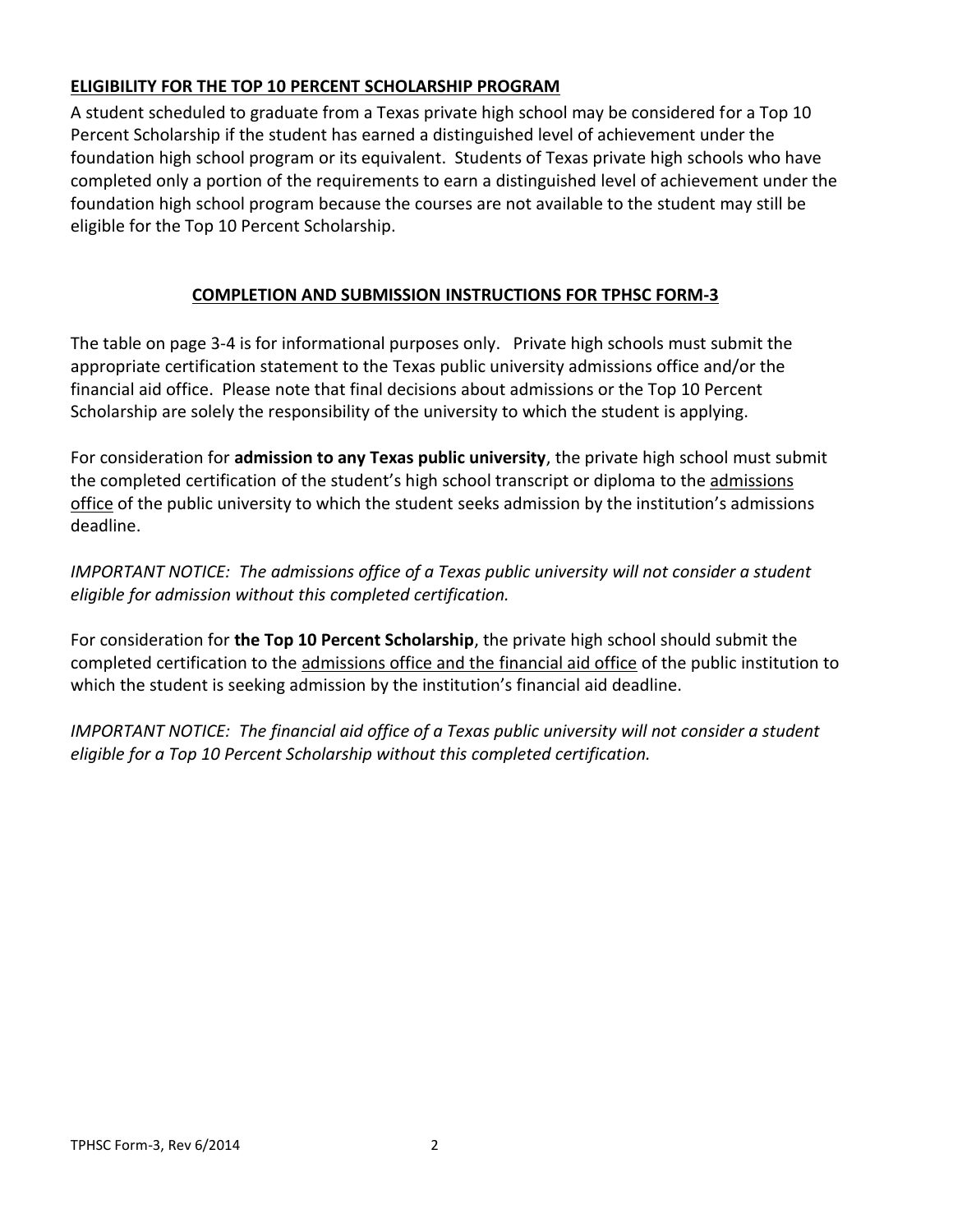## **HIGH SCHOOL PROGRAMS**

| <b>Program of Study</b>            | <b>Courses</b>                                                                                                                                                                                                                                                                                                                                                                                                                                                                                                                                                                                                                                                                                                                                                                                                                                                                                                                                                                                                                                                                                                                                                                         |  |
|------------------------------------|----------------------------------------------------------------------------------------------------------------------------------------------------------------------------------------------------------------------------------------------------------------------------------------------------------------------------------------------------------------------------------------------------------------------------------------------------------------------------------------------------------------------------------------------------------------------------------------------------------------------------------------------------------------------------------------------------------------------------------------------------------------------------------------------------------------------------------------------------------------------------------------------------------------------------------------------------------------------------------------------------------------------------------------------------------------------------------------------------------------------------------------------------------------------------------------|--|
|                                    | <b>Foundation High School Program (22 Credits)</b>                                                                                                                                                                                                                                                                                                                                                                                                                                                                                                                                                                                                                                                                                                                                                                                                                                                                                                                                                                                                                                                                                                                                     |  |
| English, Lang. Arts<br>4 credits   | Three credits must consist of English I, II, and III.<br>English I and II for Speakers of Other Languages (SOL) may be substituted for English I and II only for immigrant students who<br>are at the beginning or intermediate level of English language proficiency.<br>The additional credit may be selected from the following courses: English IV, Independent Study in English, Literary Genres,<br>Creative Writing, Research and Technical Writing, Humanities, Public Speaking III, Communication Applications, Oral<br>Interpretation, Debate III, Independent Study in Speech, Independent Study in Journalism, Advanced Broadcast Journalism III,<br>Advanced Journalism: Newspaper III, Advanced Journalism: Yearbook III, Advanced Placement (AP) English Literature and<br>Composition, International Baccalaureate (IB) Language Studies A1 Higher Level, a locally developed English language arts<br>course or other activity needed to obtain an industry-recognized credential or certificate, Business English, or a college<br>preparatory English language arts course.                                                                                         |  |
|                                    | Two credits must consist of Algebra I & Geometry.                                                                                                                                                                                                                                                                                                                                                                                                                                                                                                                                                                                                                                                                                                                                                                                                                                                                                                                                                                                                                                                                                                                                      |  |
|                                    | The 3rd credit may be selected from one full credit or a combination of two half credits from two different course the<br>following:                                                                                                                                                                                                                                                                                                                                                                                                                                                                                                                                                                                                                                                                                                                                                                                                                                                                                                                                                                                                                                                   |  |
| <b>Mathematics</b><br>3 credits    | Mathematical Models with Applications Mathematical Applications in Agriculture, Food, and Natural Resources, Digital<br>Electronics, Robotics Programming and Design, Algebra II, Precalculus, Advanced Quantitative Reasoning, Independent Study<br>in Mathematics, Discrete Mathematics for Problem Solving, Algebraic Reasoning, Statistics, AP Statistics, AP Calculus AB, AP<br>Calculus BC, AP Computer Science, IB Mathematical Studies Standard Level, IB Mathematics Standard Level, IB Mathematics<br>Higher Level, IB Further Mathematics Higher Level, Engineering Mathematics, Statistics and Risk Management, Discrete<br>Mathematics for Computer Science, a mathematics course endorsed by an institution of higher education would award<br>course credit or as a prerequisite for a course for which the institution would award course credit (only after successful<br>completion of Algebra II), a locally developed mathematics course or other activity needed to obtain an industry-recognized<br>credential or certificate (only after completion of Algebra I and Geometry).                                                                                 |  |
|                                    | There are no sequencing requirements in the Foundation High School Program.                                                                                                                                                                                                                                                                                                                                                                                                                                                                                                                                                                                                                                                                                                                                                                                                                                                                                                                                                                                                                                                                                                            |  |
|                                    | One credit must be Biology, AP Biology, or IB Biology                                                                                                                                                                                                                                                                                                                                                                                                                                                                                                                                                                                                                                                                                                                                                                                                                                                                                                                                                                                                                                                                                                                                  |  |
|                                    | One credit must be selected from the following laboratory based courses: Integrated Physics and Chemistry, Chemistry, AP<br>Chemistry, IB Chemistry, Physics, Principles of Technology, AP Physics 1: Algebra-Based, or Physics                                                                                                                                                                                                                                                                                                                                                                                                                                                                                                                                                                                                                                                                                                                                                                                                                                                                                                                                                        |  |
| <b>Science</b><br>3 credits        | The additional credit may be selected from one full credit or a combination of two half credits from two different courses<br>from the following laboratory-based courses: Chemistry, Physics, Aquatic Science, Astronomy, Earth and Space Science,<br>Environmental Systems, AP Biology, AP Chemistry, AP Physics 1: Algebra-Based, AP Physics 2: Algebra-Based, AP Physics C, AP<br>Environmental Science, IB Biology, IB, Chemistry, IB Physics, IB Environmental Systems, Advanced Animal Science, Advanced<br>Plant and Soil Science, Anatomy and Physiology, Medical Microbiology, Pathophysiology, Food Science, Forensic Science,<br>Advanced Biotechnology, Principles of Technology, Scientific Research and Design, Engineering Design and Problem Solving,<br>Principles of Engineering, a science course endorsed by an institution of higher education as a course for which the institution<br>would award course credit or as a prerequisite for a course for which the institution would award credit (after successful<br>completion of physics), a locally developed course or other activity needed to obtain an industry-recognized credential or<br>certificate. |  |
|                                    | Credit may not be earned for both physics and Principles of Technology.                                                                                                                                                                                                                                                                                                                                                                                                                                                                                                                                                                                                                                                                                                                                                                                                                                                                                                                                                                                                                                                                                                                |  |
| <b>Social Studies</b><br>3 credits | Two credits must consist of United States History Studies Since 1877 (one credit), United States Government (one-half credit),<br>and Economics with Emphasis on the Free Enterprise System and Its Benefits (one-half credit).                                                                                                                                                                                                                                                                                                                                                                                                                                                                                                                                                                                                                                                                                                                                                                                                                                                                                                                                                        |  |
|                                    | The additional credit may be selected from the following courses: World History Studies, World Geography Studies, or<br>Combined World History/World Geography.                                                                                                                                                                                                                                                                                                                                                                                                                                                                                                                                                                                                                                                                                                                                                                                                                                                                                                                                                                                                                        |  |
| Language Other                     | The credits may be selected from the following: any two levels in the same language, or two credits in computer programming<br>languages selected from Computer Science I, II, and III (expires September 1, 2017).                                                                                                                                                                                                                                                                                                                                                                                                                                                                                                                                                                                                                                                                                                                                                                                                                                                                                                                                                                    |  |
| Than English (LOTE)<br>2 credits   | If a student, in completing the first credit of LOTE, demonstrates that the student is unlikely to be able to complete the<br>second credit, the student may substitute another appropriate course from the following: Special Topics in Language and<br>Culture, World History Studies or World Geography Studies (for a student who is not required to complete both by the local<br>district), another credit selected from TAC Chapter 114, or computer programming languages.                                                                                                                                                                                                                                                                                                                                                                                                                                                                                                                                                                                                                                                                                                     |  |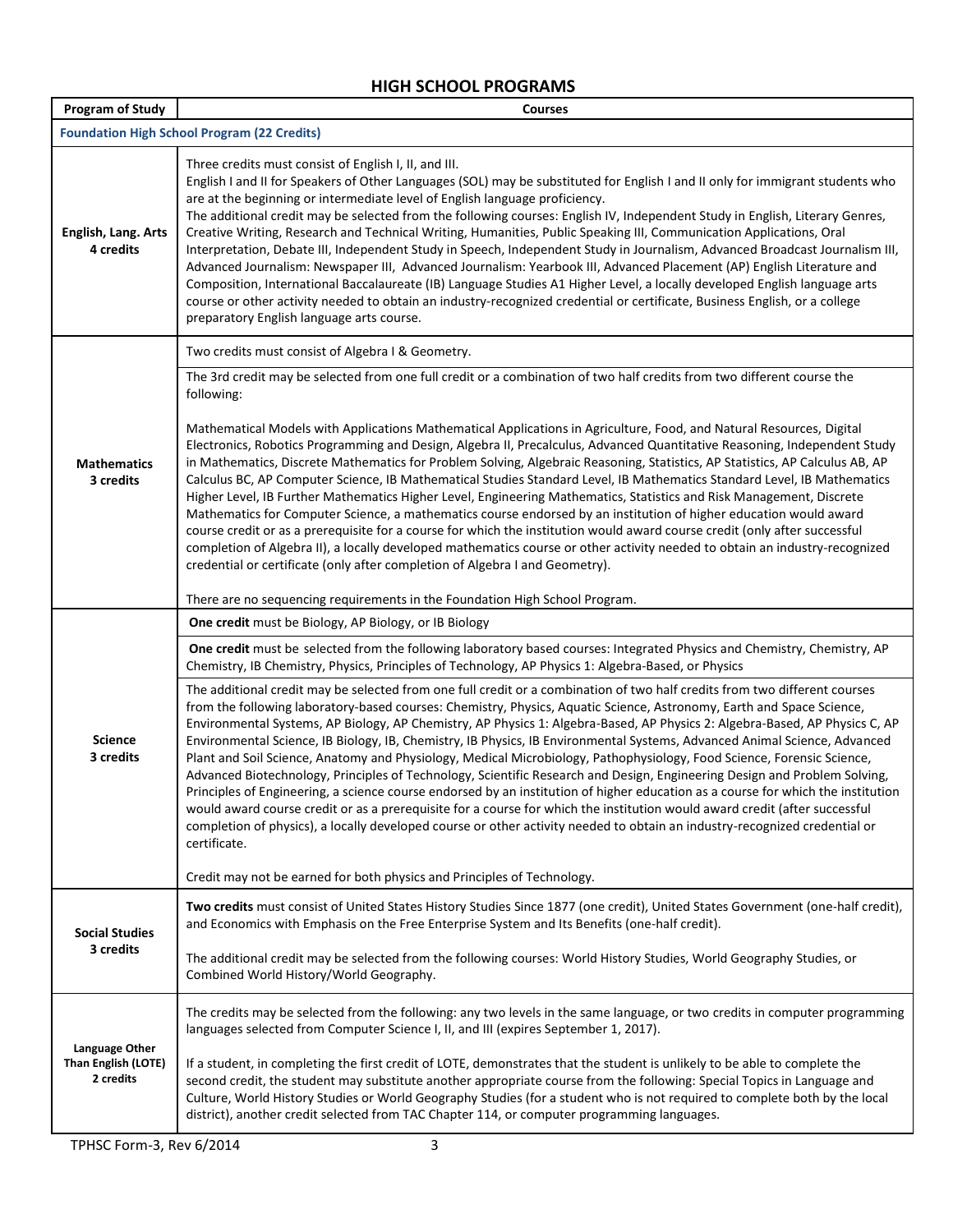|                                           | The required credit may be selected from any combination of the following one-half to one credit courses: Foundations of<br>Personal Fitness, Adventure/Outdoor Education, Aerobic Activities, or Team or Individual Sports                                                                                                                                                                                                                                                                                                                                                                                                                                                                                                                                                                                                                                                                                                                                                                                                                                                                                                                                                                                                                                                                                                                                                                                                                                                                                                                                                                                                                                                                                                                                                                                                                                                                                                                                                                                                                                                                                                                                                                                                                                                                                                                                                                                                                                                                                                                                                                                                                                                                                                                                                                                                                                                                                                                                                                                                                                                                                                                                                                                                                                                                                                                                                                                                                                                                                                                                                 |
|-------------------------------------------|-----------------------------------------------------------------------------------------------------------------------------------------------------------------------------------------------------------------------------------------------------------------------------------------------------------------------------------------------------------------------------------------------------------------------------------------------------------------------------------------------------------------------------------------------------------------------------------------------------------------------------------------------------------------------------------------------------------------------------------------------------------------------------------------------------------------------------------------------------------------------------------------------------------------------------------------------------------------------------------------------------------------------------------------------------------------------------------------------------------------------------------------------------------------------------------------------------------------------------------------------------------------------------------------------------------------------------------------------------------------------------------------------------------------------------------------------------------------------------------------------------------------------------------------------------------------------------------------------------------------------------------------------------------------------------------------------------------------------------------------------------------------------------------------------------------------------------------------------------------------------------------------------------------------------------------------------------------------------------------------------------------------------------------------------------------------------------------------------------------------------------------------------------------------------------------------------------------------------------------------------------------------------------------------------------------------------------------------------------------------------------------------------------------------------------------------------------------------------------------------------------------------------------------------------------------------------------------------------------------------------------------------------------------------------------------------------------------------------------------------------------------------------------------------------------------------------------------------------------------------------------------------------------------------------------------------------------------------------------------------------------------------------------------------------------------------------------------------------------------------------------------------------------------------------------------------------------------------------------------------------------------------------------------------------------------------------------------------------------------------------------------------------------------------------------------------------------------------------------------------------------------------------------------------------------------------------------|
| <b>Physical Education</b><br>1 credit     | The following may be substituted for the 4 physical education courses available: drill team, marching band, cheerleading,<br>JROTC, athletics, approved private or commercially sponsored physical activity programs. No more than one total credit may<br>be awarded for drill team, marching band, or cheerleading.                                                                                                                                                                                                                                                                                                                                                                                                                                                                                                                                                                                                                                                                                                                                                                                                                                                                                                                                                                                                                                                                                                                                                                                                                                                                                                                                                                                                                                                                                                                                                                                                                                                                                                                                                                                                                                                                                                                                                                                                                                                                                                                                                                                                                                                                                                                                                                                                                                                                                                                                                                                                                                                                                                                                                                                                                                                                                                                                                                                                                                                                                                                                                                                                                                                       |
| <b>Fine Arts</b><br>1 credit              | Art I-IV, Dance I- IV, Music I-IV, Theatre I- IV, Principles or Elements of Floral Design, Digital Art and Animation, 3-D Modeling<br>and Animation.                                                                                                                                                                                                                                                                                                                                                                                                                                                                                                                                                                                                                                                                                                                                                                                                                                                                                                                                                                                                                                                                                                                                                                                                                                                                                                                                                                                                                                                                                                                                                                                                                                                                                                                                                                                                                                                                                                                                                                                                                                                                                                                                                                                                                                                                                                                                                                                                                                                                                                                                                                                                                                                                                                                                                                                                                                                                                                                                                                                                                                                                                                                                                                                                                                                                                                                                                                                                                        |
| <b>Electives</b><br>5 credits             | The credits may be selected from the list of courses specified in §74.11(g), (h), or (i) (relating to High School Graduation<br>Requirements) or from a locally developed course or activity pursuant to the TEC, §28.0029(g-1), for which a student may<br>receive credit and that does not satisfy a specific course requirement.                                                                                                                                                                                                                                                                                                                                                                                                                                                                                                                                                                                                                                                                                                                                                                                                                                                                                                                                                                                                                                                                                                                                                                                                                                                                                                                                                                                                                                                                                                                                                                                                                                                                                                                                                                                                                                                                                                                                                                                                                                                                                                                                                                                                                                                                                                                                                                                                                                                                                                                                                                                                                                                                                                                                                                                                                                                                                                                                                                                                                                                                                                                                                                                                                                         |
| <b>Endorsements</b>                       |                                                                                                                                                                                                                                                                                                                                                                                                                                                                                                                                                                                                                                                                                                                                                                                                                                                                                                                                                                                                                                                                                                                                                                                                                                                                                                                                                                                                                                                                                                                                                                                                                                                                                                                                                                                                                                                                                                                                                                                                                                                                                                                                                                                                                                                                                                                                                                                                                                                                                                                                                                                                                                                                                                                                                                                                                                                                                                                                                                                                                                                                                                                                                                                                                                                                                                                                                                                                                                                                                                                                                                             |
| <b>Endorsements</b><br>(4 Credits)        | A fourth credit in mathematics that may be selected from one full credit or a combination of two half credits from the<br>following courses: Algebra II, Precalculus, Advanced Quantitative Reasoning, Independent Study in Mathematics, Discrete<br>Mathematics for Problems Solving, Algebraic Reasoning, Statistics, AP Statistics, AP Calculus AB, AP Calculus BC, AP Computer<br>Science, IB Mathematical Studies Standard Level, IB Mathematics Standard Level, IB Mathematics Higher Level, IB Further<br>Mathematics Higher Level, Engineering Mathematics, Statistics and Risk Management, Discrete Mathematics for Computer<br>Science, a mathematics course endorsed by and institution of higher education as a course for which the institution would<br>award course credit or as a prerequisite for a course for which the institution would award course credit (after successful<br>completion of Algebra II), a locally developed mathematics course or other activity needed to obtain an industry-recognized<br>credential or certificate (only after completion of Algebra I and Geometry), Mathematical Models with Applications (if earned<br>prior to September 1, 2015 or September 1 of a subsequent year in which the Algebraic Reasoning or Statistics courses have<br>been developed and approved by the SBOE), or a college preparatory course.<br>An additional credit in science that may be selected from on full credit or a combination of two half credits from two different<br>courses from the following courses: Chemistry, Physics, Aquatic Science, Astronomy, Earth and Space Science, Environmental<br>Systems, AP Biology, AP Chemistry, AP Physics 1: Algebra-Based, AP Physics 2: Algebra-Based, AP Physics C, AP Environmental<br>Science, IB Biology, IB Chemistry, IB Physics, IB Environmental Systems, Advanced Animal Science, Advanced Plant and Soil<br>Science, Anatomy and Physiology, Medical Microbiology, Pathophysiology, Food Science, Forensic Science, Advanced<br>Biotechnology, Principles of Technology, Scientific Research and Design, Engineering Design and Problem Solving, Principles of<br>Engineering, a science course endorsed by an institution of higher education as a course for which the institution would<br>award course credit or as a prerequisite for a course for which the institution would award credit (after successful completion<br>of physics), or a locally developed course or other activity needed to obtain an industry-recognized credential.<br>• A student pursuing an arts and humanities endorsement who has the written permission of the student's parent or a person<br>standing in parental relation to the student may substitute a course from: TAC, Chapter 110 (relating to Texas Essential<br>Knowledge and Skills for English Language Arts and Reading); TAC, Chapter 113 (relating to Texas Essential Knowledge and<br>Skills for Social Studies); TAC, Chapter 114 (relating to Texas Essential Knowledge and Skills for Languages Other Than English);<br>or TAC, Chapter 117 (relating to Texas Essential Knowledge and Skills for Fine Arts; or TAC, Chapter 118 (relating to Texas<br>Essential Knowledge and Skills for Economics with Emphasis on the Free Enterprise System and its Benefits).<br>• Credit may not be earned for both physics and Principles of Technology.<br>Two additional elective credits may be selected from courses specified in §74.11(g), (h), or (i) (relating to High School<br><b>Graduation Requirements).</b> |
| <b>Distinguished Level of Achievement</b> |                                                                                                                                                                                                                                                                                                                                                                                                                                                                                                                                                                                                                                                                                                                                                                                                                                                                                                                                                                                                                                                                                                                                                                                                                                                                                                                                                                                                                                                                                                                                                                                                                                                                                                                                                                                                                                                                                                                                                                                                                                                                                                                                                                                                                                                                                                                                                                                                                                                                                                                                                                                                                                                                                                                                                                                                                                                                                                                                                                                                                                                                                                                                                                                                                                                                                                                                                                                                                                                                                                                                                                             |
|                                           | The student must complete the curriculum requirements for the Foundation High School Program, and<br>$\bullet$                                                                                                                                                                                                                                                                                                                                                                                                                                                                                                                                                                                                                                                                                                                                                                                                                                                                                                                                                                                                                                                                                                                                                                                                                                                                                                                                                                                                                                                                                                                                                                                                                                                                                                                                                                                                                                                                                                                                                                                                                                                                                                                                                                                                                                                                                                                                                                                                                                                                                                                                                                                                                                                                                                                                                                                                                                                                                                                                                                                                                                                                                                                                                                                                                                                                                                                                                                                                                                                              |
| <b>Requirements</b>                       | the curriculum requirements for at least one endorsement, including four credits in science and four credits is<br>mathematics to include Algebra II.                                                                                                                                                                                                                                                                                                                                                                                                                                                                                                                                                                                                                                                                                                                                                                                                                                                                                                                                                                                                                                                                                                                                                                                                                                                                                                                                                                                                                                                                                                                                                                                                                                                                                                                                                                                                                                                                                                                                                                                                                                                                                                                                                                                                                                                                                                                                                                                                                                                                                                                                                                                                                                                                                                                                                                                                                                                                                                                                                                                                                                                                                                                                                                                                                                                                                                                                                                                                                       |
| <b>Total 26 credits</b>                   |                                                                                                                                                                                                                                                                                                                                                                                                                                                                                                                                                                                                                                                                                                                                                                                                                                                                                                                                                                                                                                                                                                                                                                                                                                                                                                                                                                                                                                                                                                                                                                                                                                                                                                                                                                                                                                                                                                                                                                                                                                                                                                                                                                                                                                                                                                                                                                                                                                                                                                                                                                                                                                                                                                                                                                                                                                                                                                                                                                                                                                                                                                                                                                                                                                                                                                                                                                                                                                                                                                                                                                             |

**Important notes:**

• Please check TEA's link for possible future changes <http://ritter.tea.state.tx.us/rules/tac/chapter074>

Courses marked as "AP" are Advanced Placement courses; those marked "IB" are International Baccalaureate courses.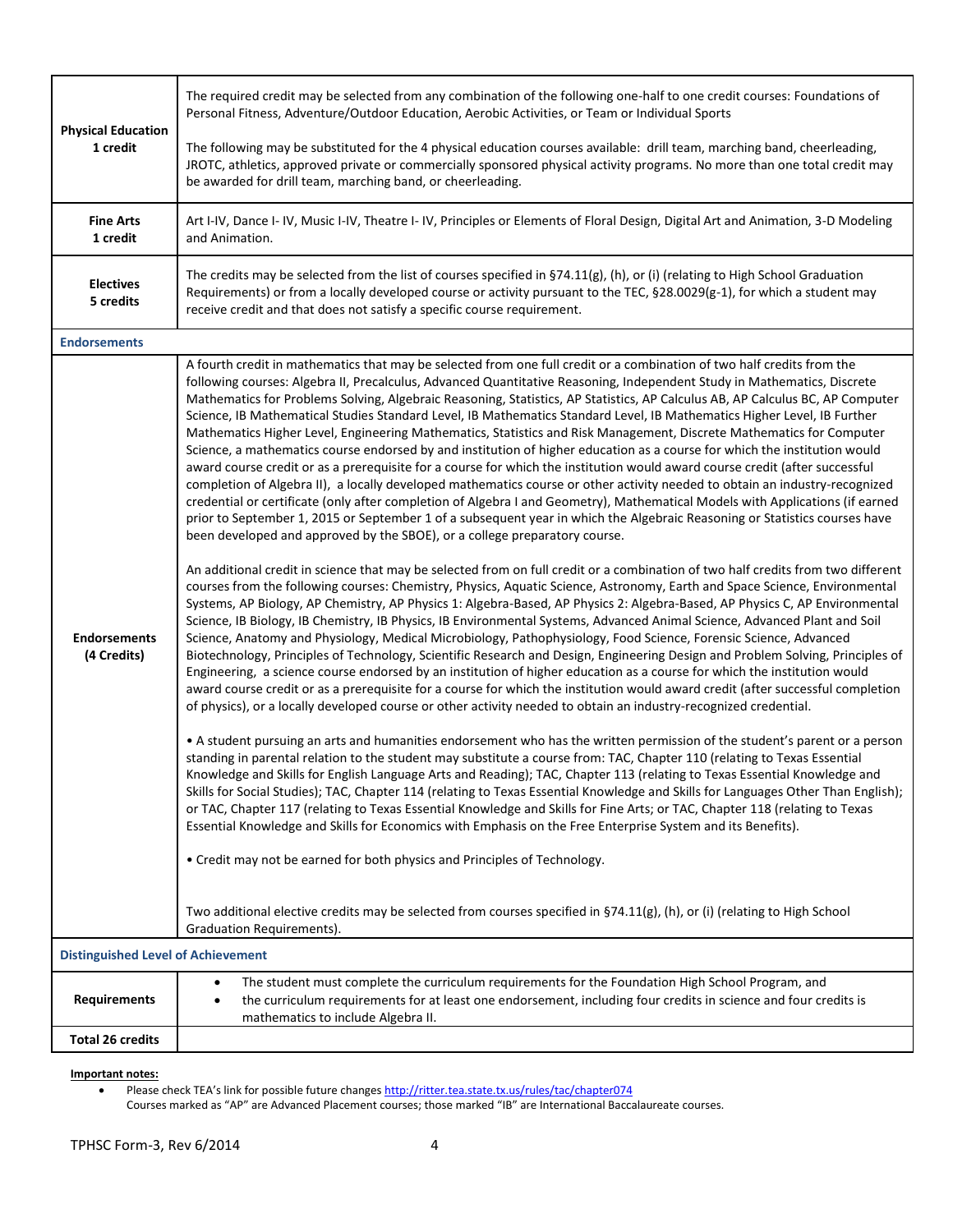| <b>Student Name</b> | SSN or ID# | <b>HS Rank</b> |
|---------------------|------------|----------------|
|                     |            |                |

#### **Certification for Regular Admissions to a Texas Public University**

I hereby certify one of the following statements for the student named above:

(1) The courses taken by the student are equivalent in content and rigor to courses in the foundation high school program outlined in 19 Texas Administrative Code §§74.11 – 74.13.

(2) The student completed only a portion of the foundation high school program and those courses are equivalent in content and rigor to the courses for this graduation plan. The student only completed a portion of the foundation high school program solely because courses necessary to complete the remainder of the program were unavailable to the student at the appropriate times in the student's high school career as a result of one or more of the following:

Course scheduling;

Lack of enrollment capacity; or

Another cause not within the student's control as specified below:

#### **Certification for Top 10 Percent Automatic Admissions to a Texas Public University**

I hereby certify one of the following statements for the student named above:

(1) The courses taken by the student are equivalent in content and rigor to courses in the distinguished level of achievement under the foundation high school program outlined in 19 Texas Administrative Code §§74.11 – 74.13.

\_\_\_\_\_\_\_\_\_\_\_\_\_\_\_\_\_\_\_\_\_\_\_\_\_\_\_\_\_\_\_\_\_\_\_\_\_\_\_\_\_\_\_\_\_\_\_\_\_\_\_\_\_\_\_\_\_\_\_\_\_\_\_\_\_\_\_\_\_\_\_ \_\_\_\_\_\_\_\_\_\_\_\_\_\_\_\_\_\_\_\_\_\_\_\_\_\_\_\_\_\_\_\_\_\_\_\_\_\_\_\_\_\_\_\_\_\_\_\_\_\_\_\_\_\_\_\_\_\_\_\_\_\_\_\_\_\_\_\_\_\_\_ \_\_\_\_\_\_\_\_\_\_\_\_\_\_\_\_\_\_\_\_\_\_\_\_\_\_\_\_\_\_\_\_\_\_\_\_\_\_\_\_\_\_\_\_\_\_\_\_\_\_\_\_\_\_\_\_\_\_\_\_\_\_\_\_\_\_\_\_\_\_\_.

| (2) The student completed only a portion of the distinguished level of achievement under the                    |
|-----------------------------------------------------------------------------------------------------------------|
| foundation high school program and those courses are equivalent in content and rigor to the courses for this    |
| graduation plan. The student only completed a portion of the distinguished level of achievement under the       |
| foundation high school program solely because courses necessary to complete the remainder of the program        |
| were unavailable to the student at the appropriate times in the student's high school career as a result of one |
| or more of the following:                                                                                       |

Course scheduling;

Lack of enrollment capacity; or

Another cause not within the student's control as specified below:

\_\_\_\_\_\_\_\_\_\_\_\_\_\_\_\_\_\_\_\_\_\_\_\_\_\_\_\_\_\_\_\_\_\_\_\_\_\_\_\_\_\_\_\_\_\_\_\_\_\_\_\_\_\_\_\_\_\_\_\_\_\_\_\_\_\_\_\_\_\_\_. (3) The student satisfies the ACT College Readiness Benchmarks on the ACT assessment

\_\_\_\_\_\_\_\_\_\_\_\_\_\_\_\_\_\_\_\_\_\_\_\_\_\_\_\_\_\_\_\_\_\_\_\_\_\_\_\_\_\_\_\_\_\_\_\_\_\_\_\_\_\_\_\_\_\_\_\_\_\_\_\_\_\_\_\_\_\_\_ \_\_\_\_\_\_\_\_\_\_\_\_\_\_\_\_\_\_\_\_\_\_\_\_\_\_\_\_\_\_\_\_\_\_\_\_\_\_\_\_\_\_\_\_\_\_\_\_\_\_\_\_\_\_\_\_\_\_\_\_\_\_\_\_\_\_\_\_\_\_\_

(4) The student earned a score of at least a 1500 out of 2400 on the SAT assessment

|                                  | Date                    |                         |  |
|----------------------------------|-------------------------|-------------------------|--|
| Signature of Certifying Official |                         |                         |  |
| <b>Printed Name</b>              | Title                   |                         |  |
| Institution                      | <b>TEPSAC ID Number</b> | <b>Telephone Number</b> |  |
| <b>Email Address</b>             |                         |                         |  |
| TPHSC Form-3, Rev 6/2014         | 5                       |                         |  |